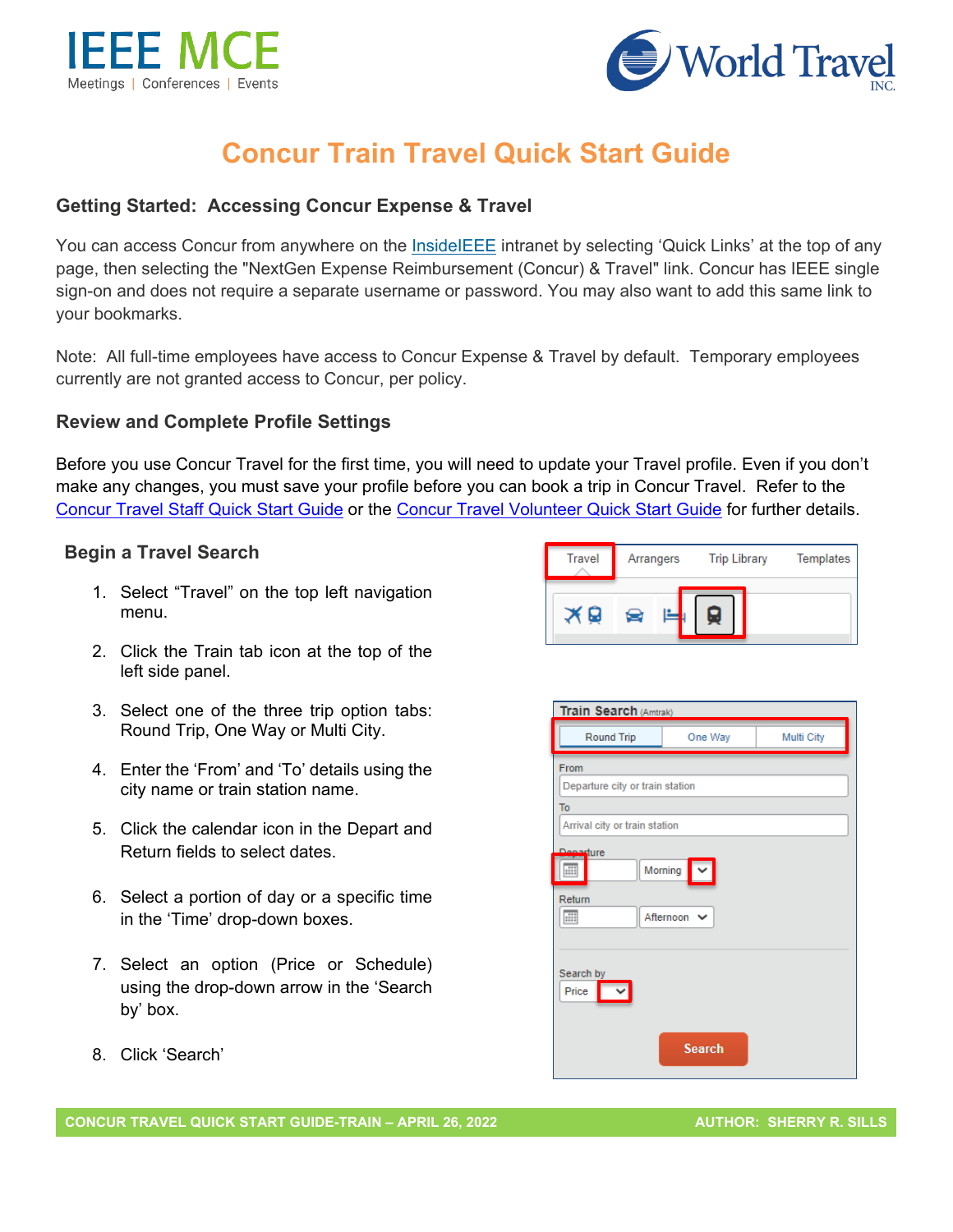



#### **View the Search Results Page**

Search Results will appear on the next screen, based on your selected parameters and with a 'Trip Summary' at the top of the results page.

The tab corresponding to the selection made in the 'Search by" box on the previous screen will be active. Click the alternate tab to view selections listed in the alternative view. Results can also be sorted by train number or price.

| Travel<br><b>Trip Library</b><br>Arrangers           | Tools<br>Templates                                                                                                                                   |                     |
|------------------------------------------------------|------------------------------------------------------------------------------------------------------------------------------------------------------|---------------------|
| <b>Trip Summary</b><br>g<br><b>Train Reservation</b> | NEWARK - PENN STATION TO WASHINGTON - UNION STATION<br>MON, APR 25 - WED, APR 27<br>Show matrix Print / Email                                        | Show as U V         |
|                                                      | Shop by Schadule<br>Shop by Fares                                                                                                                    |                     |
| <b>Finalize Trip</b>                                 | Displaying: 90 out of 90 results.<br>Q Sorted By: Price - Low to High<br>$\checkmark$<br>Train Number Search<br>Previous   Page: 1 of 9   Next   All | LIVE HELP<br>Online |

#### **Refine Your Search**

Changes to your search can be made directly on the Search Results page.

In the left-hand panel of the page, the top portion of the 'Change Train Search' box allows changes to the content in the fields for From/To selections, Depart/Return dates and times of day. Click the drop-down arrow in the 'Search by' box to select between Price and Schedule.

The middle portion allows changes by click-sliding the blue dots to the left or right to further narrow the Depart and Return times and to set a price cap.

The bottom portion allows options for number of stops and specific train stations in cities with multiples.

| <b>Change Train Search</b><br>$\sim$                                                                                                                                                                                                                 | Depart - Mon, Apr 25                                                                                                                             | ∼ | <b>Train Station Filters</b>                                                                                                                                                       |
|------------------------------------------------------------------------------------------------------------------------------------------------------------------------------------------------------------------------------------------------------|--------------------------------------------------------------------------------------------------------------------------------------------------|---|------------------------------------------------------------------------------------------------------------------------------------------------------------------------------------|
| <b>ELECTRIC</b><br>Newark - Penn Station, United States of America<br>To:<br>Washington - Union Station, DC<br>Depart<br>  04/25/2022<br>Morning $\vee$<br>Return<br><b>iiii</b> 04/28/2022<br>Afternor $\vee$<br>Search by<br>Price<br>$\checkmark$ | <b>D</b><br>Depart 06:15 A - 11:52 A<br>Arrive 09:00 A - 03:10 P<br>Return - Thu, Apr 28<br>Depart 01:15 P - 05:55 P<br>Arrive 04:29 P - 09:17 P | ∼ | Number of Stops: Select<br><b>Depart</b><br>Departure<br>Newark - Penn Station (\$2)<br>Arrival<br>Washington - Union Station<br>Return<br>Departure<br>Washington - Union Station |
| <b>Search</b>                                                                                                                                                                                                                                        | Price<br>Price \$241.00 - \$814.00                                                                                                               | ∼ | Arrival<br>Newark - Penn Station (\$2)                                                                                                                                             |

20,001

 $(220.00)$ 

 $($220.00)$ 

20.00)

×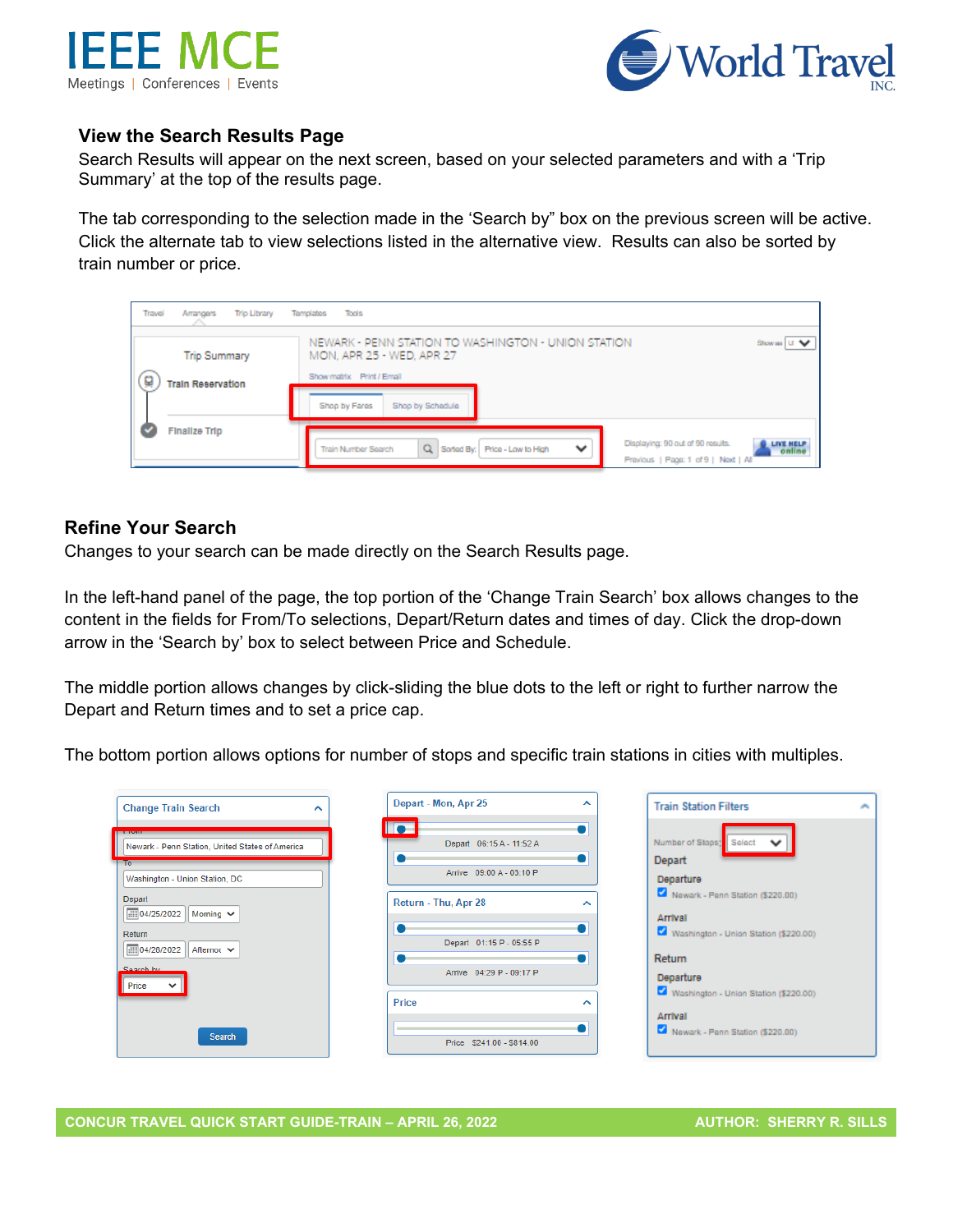



# **Select Your Train Options**

Shop by Fares*:(round trip results) (See 'Shop by Schedule', below, for that option)*

1. In the 'Shop by Fares' tab view, click the 'View Fares' button in an option to see seat class options and corresponding fares. To view more details, click the 'Show all details' drop -down arrow.

| <b>Train Number Search</b> | Q<br>Sorted By: Price - Low to High                                                                         | $\checkmark$  | Displaying: 90 out of 90 results.<br>Previous   Page: 1 of 9   Next   All | <b>JINE HELL</b>   |
|----------------------------|-------------------------------------------------------------------------------------------------------------|---------------|---------------------------------------------------------------------------|--------------------|
| Amtrak                     | 07:22a<br>$\rightarrow$ 10:36a                                                                              | <b>Direct</b> | 3h 14m                                                                    | \$220.00           |
| Regional                   | 05:55p<br>$\rightarrow$ 09:17p<br>ROUND TRIP: NEWARK - PENN STATION TO WASHINGTON - UNION<br><b>STATION</b> | Direct        | 3h 22m                                                                    | <b>View Fares</b>  |
|                            |                                                                                                             |               |                                                                           | Show all details u |

2. Click the dollar amount button in the expanded view to select a round-trip based on seat preference.

| <b>Fare Options</b>                                          | Refundable            |          |
|--------------------------------------------------------------|-----------------------|----------|
| Coach Reserved (YD) / Coach<br>Reserved (YD)<br><b>Rules</b> | Yes<br>Fees may apply | \$220.00 |

3. The 'Review and Reserve Train' screen opens with trip and passenger details. Enter required information (rewards numbers, payment method, ticket delivery option). Click 'Reserve Train and Continue' or 'Back' to make changes.

|               | Review and Reserve Train                                                |                                     |
|---------------|-------------------------------------------------------------------------|-------------------------------------|
| <b>TRAINS</b> |                                                                         |                                     |
| <b>DEPART</b> | R Mon, Apr 25                                                           | Hide details ^                      |
| Mon, Apr 25   | 07:22a NEWARK - PENN STATION<br>10:36a WASHINGTON - UNION STATION       | 3h 14m Amtrak Regional Train 183 ** |
| <b>RETURN</b> | R Wed, Apr 27                                                           | Hide details ^                      |
| Wed, Apr 27   | 05:55p<br>WASHINGTON - UNION STATION<br>NEWARK - PENN STATION<br>09:17p | 3h 22m Amtrak Regional Train 138    |
| <b>Back</b>   | <b>Reserve Train and Continue</b>                                       |                                     |

**CONCUR TRAVEL QUICK START GUIDE-TRAIN – APRIL 26, 2022 AUTHOR: SHERRY R. SILLS**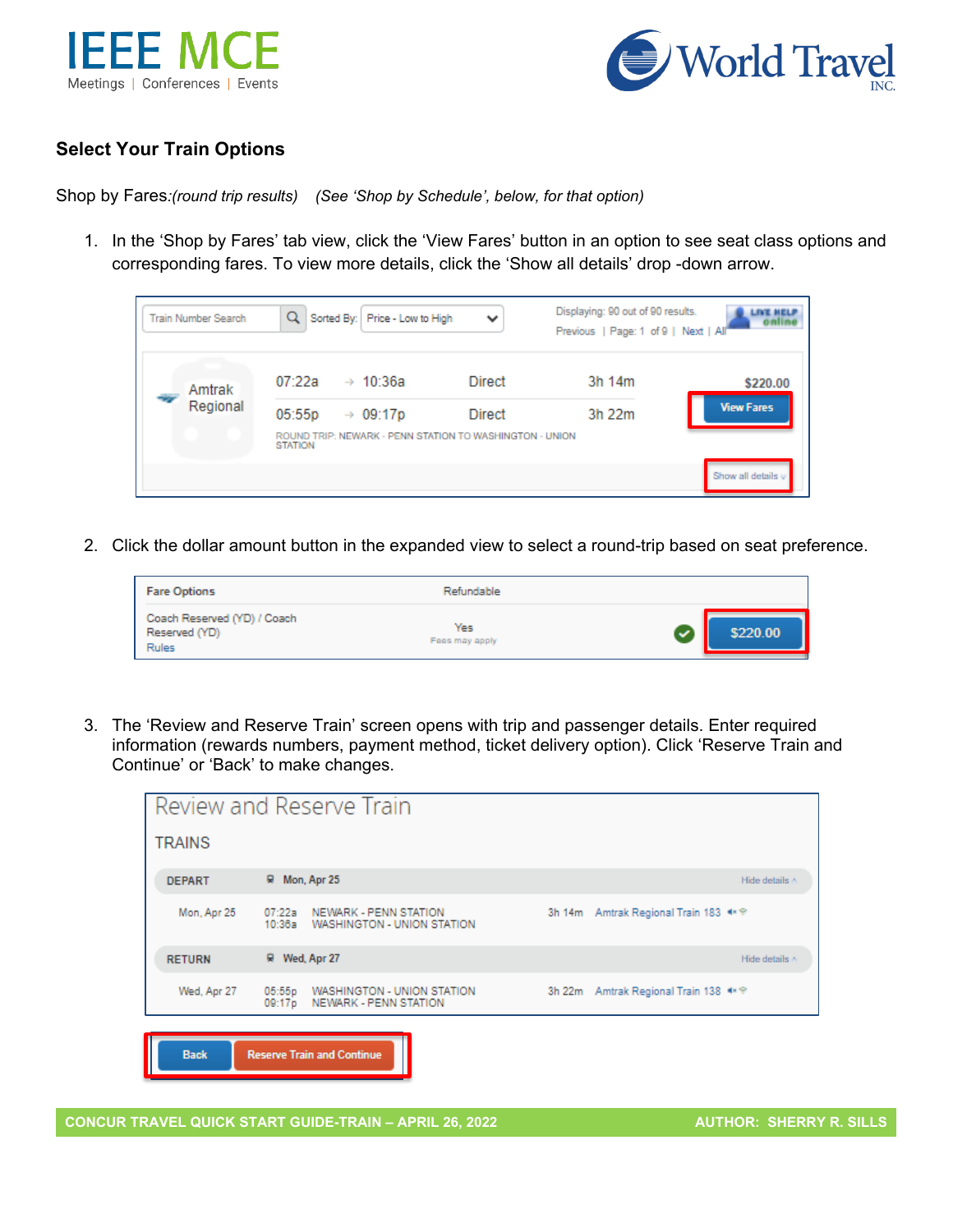

.



Shop by Schedule: (*one-way results)*

1. Click the 'by Schedule' tab and select an option from the Depart tab (active) first. Click the down arrow in the seat class box to select a seat class and then click 'Select.'.

| Shop by Fares                                                     | Shop by Schedule                                            |               |                       |                                             |
|-------------------------------------------------------------------|-------------------------------------------------------------|---------------|-----------------------|---------------------------------------------|
| Depart<br>Return                                                  |                                                             |               |                       |                                             |
| Newark - Penn Station - Mon, Apr 25<br><b>Train Number Search</b> | Q <sub>Sorted</sub> By:<br>Preference                       | $\checkmark$  |                       | Displaying: 10 out of 10 results.           |
| Amtrak<br>Acela                                                   | 11:15a<br>$\rightarrow 01:56p$                              | <b>Direct</b> | Business <sup>V</sup> | <b>Select</b>                               |
|                                                                   | DEPART: NEWARK - PENN STATION TO WASHINGTON - UNION STATION |               |                       | 2h 41m / THS 2155<br>(Amtrak) <sup>on</sup> |

2. The next screen will show your Depart selection at the top with a 'Remove' button for re-selecting that route. The 'Return' tab will be active with a list of options below. To select a Return option, click the down arrow in the seat class box and then click 'Select,' as above.

| Shop by Fares              | Shop by Schedule                                                                                                                       |                                           |
|----------------------------|----------------------------------------------------------------------------------------------------------------------------------------|-------------------------------------------|
| <b>DEPART</b>              | Mon, Apr 25                                                                                                                            |                                           |
| Amtrak<br>Acela            | Business V<br>11:15a<br><b>Direct</b><br>$\rightarrow 01:56p$<br>DEPART: NEWARK - PENN STATION TO WASHINGTON - UNION STATION           | <b>Remove</b>                             |
|                            |                                                                                                                                        | 2 hours 41 minutes / THS 2155<br>(Amtrak) |
| Depart<br>Return           | Washington - Union Station - Wed, Apr 27                                                                                               |                                           |
| <b>Train Number Search</b> | Preference<br>Q <sub>Sorted</sub> By:<br>$\checkmark$                                                                                  | Displaying: 9 out of 9 results.           |
| Amtrak<br>Acela            | <b>Direct</b><br><b>Business</b><br>03:50p<br>$\rightarrow$ 06:28p<br>M<br>DEPART: WASHINGTON - UNION STATION TO NEWARK - PENN STATION | <b>Select</b>                             |
|                            |                                                                                                                                        | 2h 38m / THS 2172<br>(Amtrak)             |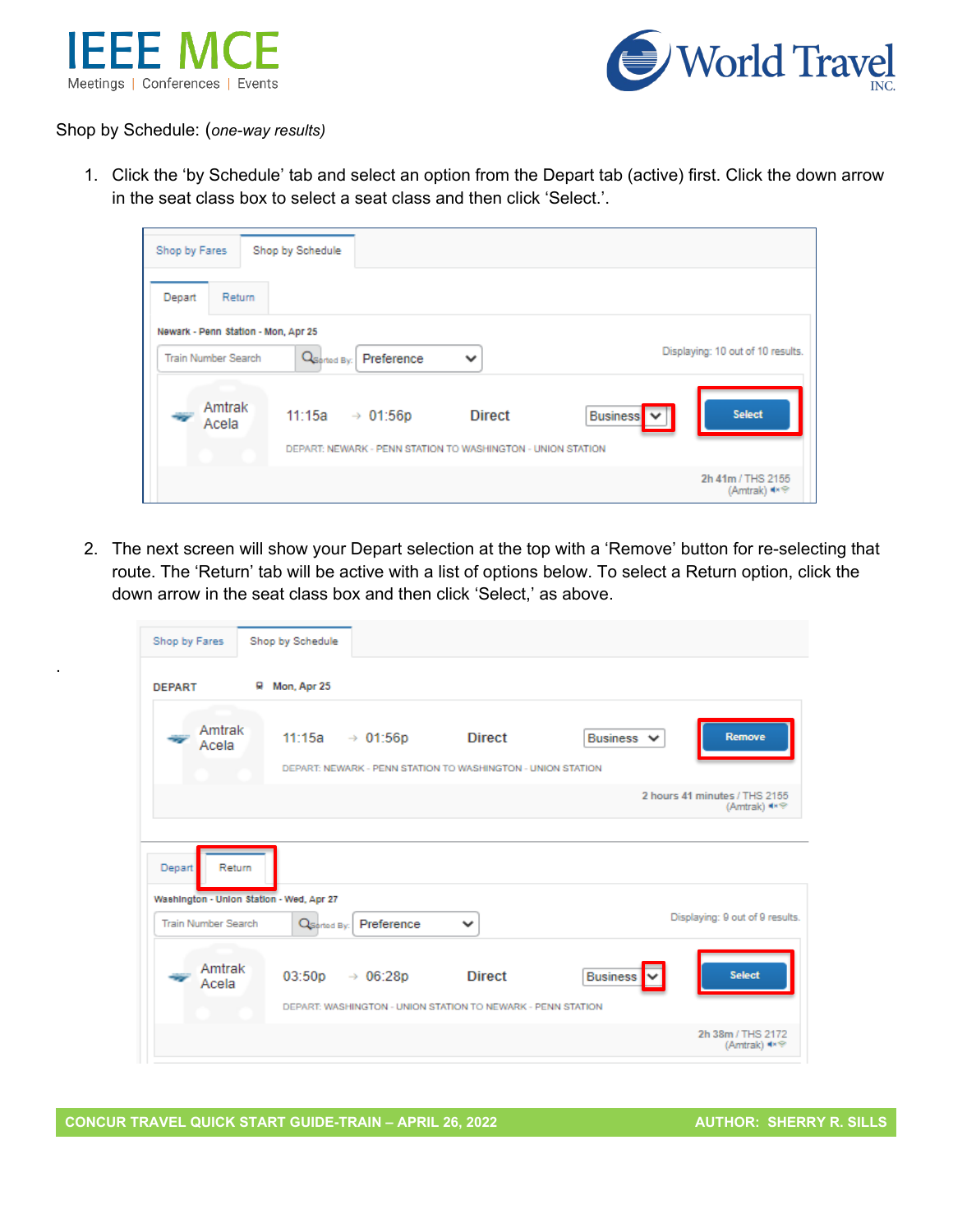



3. Your choices will appear as a round trip at the top of the next screen labeled 'Selected Fare.' Click the 'View Fares' button.

| <b>Selected Fare</b> |                          |                      |                                                                          |        |                      |
|----------------------|--------------------------|----------------------|--------------------------------------------------------------------------|--------|----------------------|
| Amtrak               | 11:15a                   | $\rightarrow$ 01:56p | <b>Direct</b>                                                            | 2h 41m | Remove X<br>\$470.00 |
| Acela                | 03:50p<br><b>STATION</b> | $\rightarrow$ 06:28p | <b>Direct</b><br>ROUND TRIP: NEWARK - PENN STATION TO WASHINGTON - UNION | 2h 38m | <b>View Fares</b>    |
|                      |                          |                      |                                                                          |        | Show all details V   |

4. A list of fare options will appear with associated seat classes. Click a fare value button to select that round trip option.

| <b>Fare Options</b>                                                             | Refundable            |               |
|---------------------------------------------------------------------------------|-----------------------|---------------|
| Acela Business Class Seat (K) / Acela<br>Business Class Seat (KE)<br>Rules      | <b>No</b>             | \$470.00      |
| Acela Business Class Seat (K) / Acela<br>First Class Seat (PF)<br><b>Rules</b>  | No                    | đ<br>\$594.00 |
| Acela First Class Seat (PK) / Acela<br>Business Class Seat (KE)<br><b>Rules</b> | Yes<br>Fees may apply | đ<br>\$633.00 |

5. The 'Review and Reserve Train' screen opens with trip and passenger details. Confirm or enter required information (rewards numbers, payment method, ticket delivery). Click 'Reserve Train and Continue' or 'Back' to make changes.

| Review and Reserve Train<br><b>Trip Summary</b><br><b>TRAINS</b><br>g<br><b>Train Reservation</b> |                                   |                  |                                                     |  |                                  |  |
|---------------------------------------------------------------------------------------------------|-----------------------------------|------------------|-----------------------------------------------------|--|----------------------------------|--|
|                                                                                                   | <b>DEPART</b>                     |                  | R Mon, Apr 26                                       |  | Hide details ~                   |  |
| <b>Finalize Trip</b>                                                                              | Mon, Apr 25                       | 11:15a<br>01:55p | NEWARK - PENN STATION<br>WASHINGTON - UNION STATION |  | 2h 41m Amtrak Acela THS 2155 *** |  |
|                                                                                                   | <b>RETURN</b>                     |                  | R Wed, Apr 27                                       |  | Hide details ~                   |  |
|                                                                                                   | Wed, Apr 27                       | 03:50p<br>06:28p | WASHINGTON - UNION STATION<br>NEWARK - PENN STATION |  | 2h 38m Amtrak Acela THS 2172 *** |  |
|                                                                                                   |                                   |                  |                                                     |  |                                  |  |
| <b>Back</b>                                                                                       | <b>Reserve Train and Continue</b> |                  |                                                     |  |                                  |  |

**CONCUR TRAVEL QUICK START GUIDE-TRAIN – APRIL 26, 2022 AUTHOR: SHERRY R. SILLS**